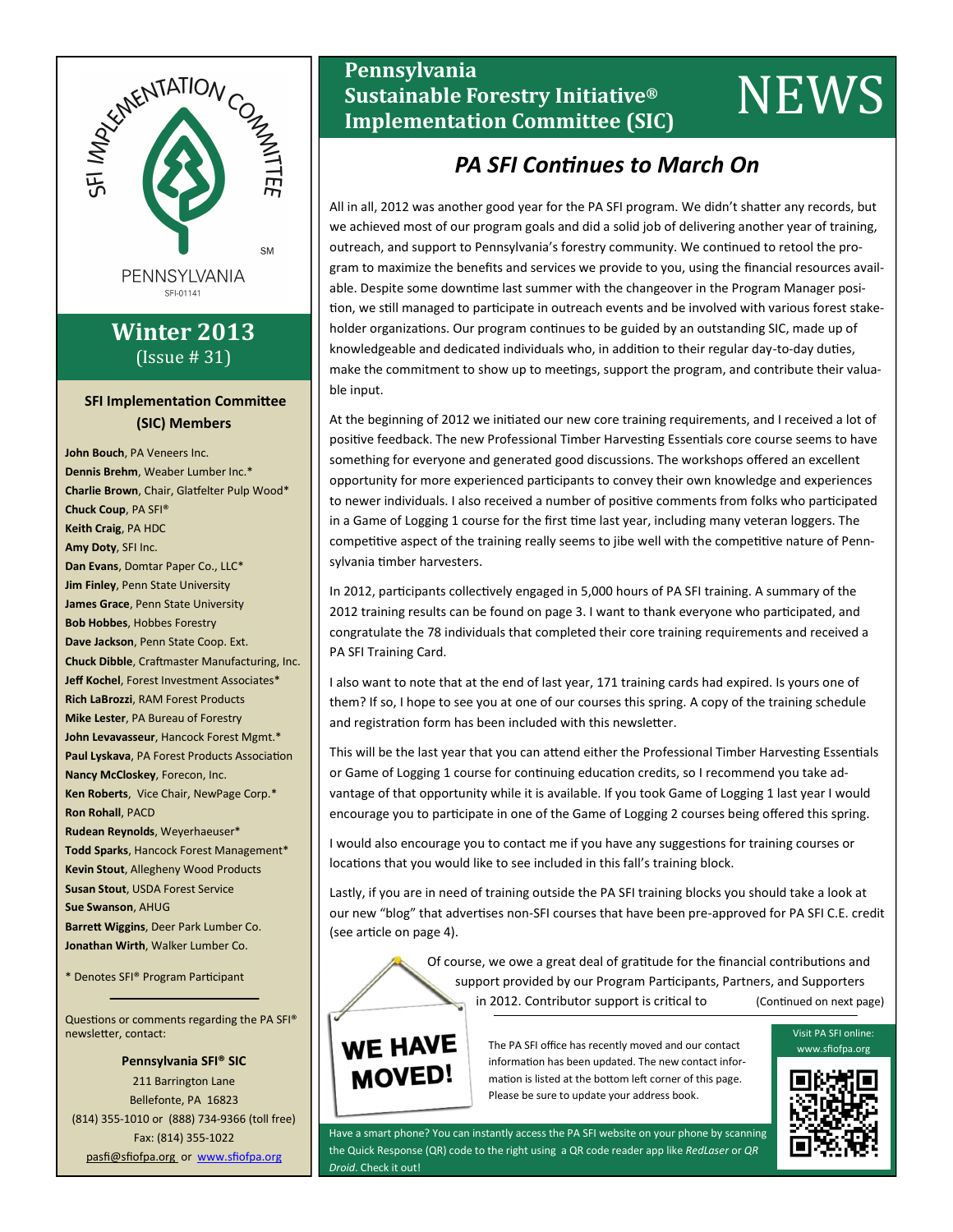# **Sustainable Forestry Initiative (SFI®)**

SFI Inc. ([www.sfiprogram.org\)](http://www.sfiprogram.org/) is an independent 501(c)(3) non-profit charitable organization, and is solely responsible for maintaining, overseeing and improving the internationally recognized Sustainable Forestry Initiative (SFI) program. Over two hundred million acres (81 million hectares) are certified to the SFI forest management standard, making it the largest single forest standard in the world. SFI chain-of-custody certification tells buyers the percentage of fiber from certified forests, certified sourcing and/or post-consumer recycled content. The SFI program's unique fiber sourcing requirements promote responsible forest management on all suppliers' lands. SFI Inc. is governed by a three -chamber board of directors representing environmental, social and economic sectors equally. In order to broaden the practice of sustainable forestry in our state, the PA SFI Implementation Committee was formed in 1995. Today, the PA SFI® program works to ensure the progress of the national initiative and advance sustainable forestry practices, here in Pennsylvania.

## **SFI, Inc. Program Participants Supporting PA SFI**

*These PA Companies are affiliated with the SFI® Program at the national level through independent third-party certification and provide direct involvement and financial support to the PA SFI® Program.*

**Domtar Paper LLC**

**Forest Investment Associates**

**Glatfelter Pulp Wood Company**

**Hancock Forest Management**

**NewPage Corporation**

**Weaber, Inc.**

**Weyerhaeuser**

Winter 2013, Issue #31

# **Pennsylvania Sustainable Forestry Initiative® Instrumental Confidence**<br> **Implementation Committee (SIC)**<br> **Implementation Committee (SIC)**

### (continued from page 1)

our efforts to educate loggers and promote sustainable forest management practices in Pennsylvania. This year it is my hope that more entities will begin to step up and join the small number of dedicated companies that have historically borne the cost of supporting PA SFI programming that benefits the entire forestry sector. If you were previously a program Partner or Supporter, or are interested in becoming one, we would be happy to discuss what involvement with the program can mean to you.

Looking ahead to this year, the PA SFI we will be involved in the 2013 Private Forest Landowners Conference at the Blair County Convention Center on May  $10^{th}$  and  $11^{th}$ , as well as the 2013 Pa Timber Show (see page 4 for more details). This summer we will also be developing a new training course page on our website that will allow individuals to register and pay for PA SFI training courses online using a credit card. We hope this new service will provide a more convent option for individuals participating in this fall's training block.

So as the PA SFI program continues to march on into 2013, I look forward to the many opportunities that lie ahead of us. The SFI program, both at the national level and here in Pennsylvania, remains focused on our core mission of sustaining the forest resource for the benefit of current and future generations, and we are determined to continue growing and progressing through the years ahead.

> Chuck Coup Program Manager

## **DEP Again Confirms Success of Best Management Practices**

The Pennsylvania DEP recently released the *2012 Pennsylvania Integrated Water Quality Monitoring and Assessment Report*, which they are required to submit to the U.S. EPA on a biennial basis. The report provides information on the quality of Pennsylvania's water resources and identifies the source of water quality impairments throughout the state.

As with previous reports, the 2012 report again demonstrates the effectiveness of the state forestry BMPs taught by PA SFI and the overall negligible negative impact that careful logging practices have on water quality.

Of the 16,599 miles of streams in Pennsylvania that do not meet water quality standards, only 19 miles are attributed to silviculture and 2 miles are attributed to forest roads.

This means that that less than 0.13% (thirteen one-hundreds of a percent) of the state's impaired stream miles are attributed to forestry activities.

Of the 35 contributing sources tracked by DEP, silviculture ranks  $28<sup>th</sup>$  and logging roads rank second to last. Compare this to agriculture and mine drainage which top the list and contribute a combined 68% (34% each) of the total impaired miles across the state. Even "Natural Sources" are listed as the cause of impairment for 131 more miles than silviculture and forest roads combined.

The moral of this story is that BMPs are working to protect Pennsylvania's water resources, and it is a testament to the vigilant efforts of timber harvesting professionals and landowners across Pennsylvania that are implementing these practices. Lets continue to protect our water resources and demonstrate to the DEP and EPA that Pennsylvania Timber Harvesters know how to operate in an efficient, economical, and environmental manner.

A copy of the report can be found on the PA SFI website under "Publications."

- 2 - The Sustainable Forestry Initiative®, SFI®, and Implementation Committee Logo are registered service marks of SFI, Inc.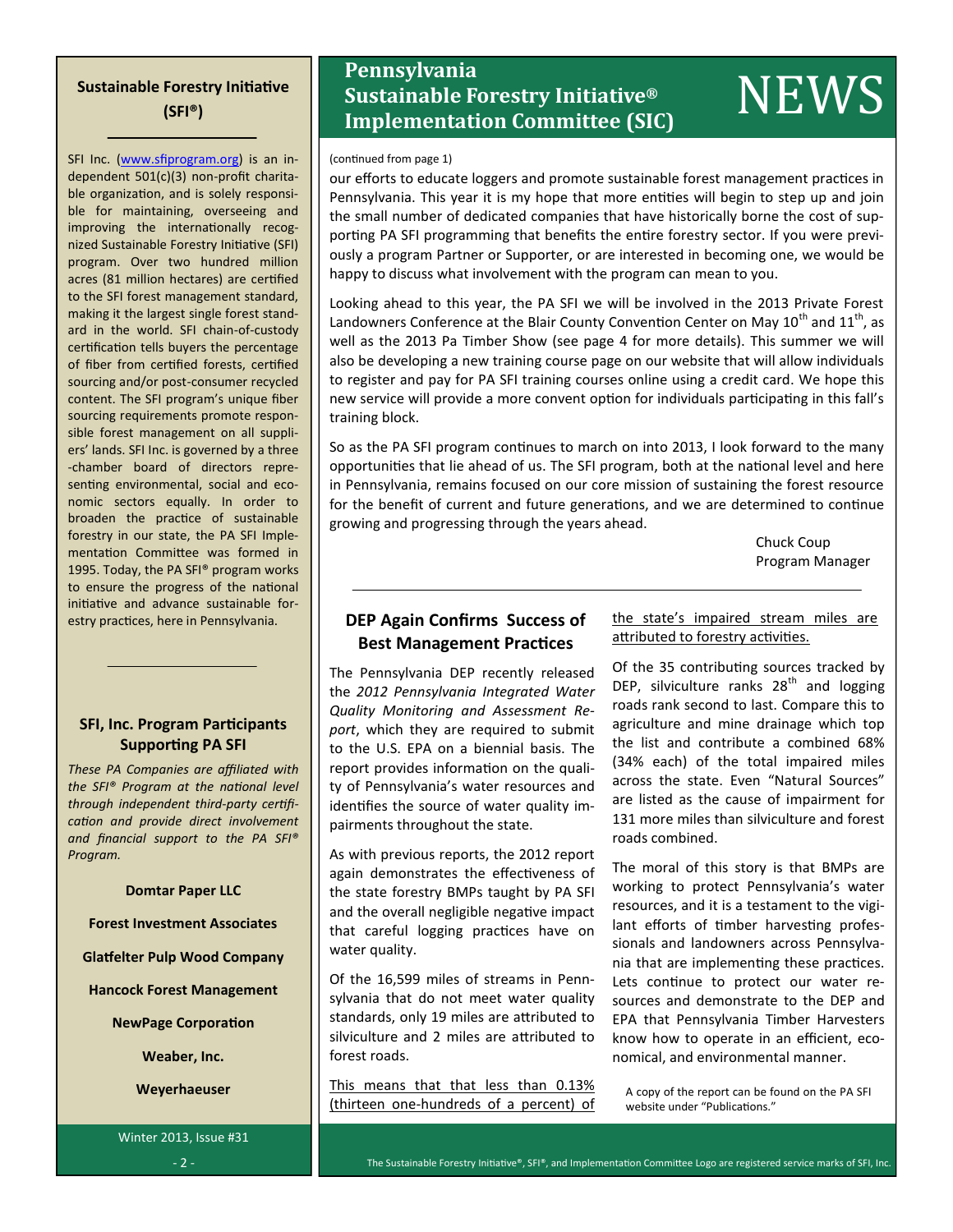## **PA SFI® SIC Program Partners**

*Program Partners are committed to the SFI® Standards and pledge a set contribution annually based on mill production from PA forest resources.*

> Appleton Papers, Inc. Blue Ox Timber Resources Brode Lumber Company Craftmaster Manufacturing, Inc. D&D Wood Sales Deer Park Lumber Dwight Lewis Lumber Company Energex Heacock Lumber Company JM Wood Products LLC Kern Brothers Lumber Company Lapp Lumber Company Lee Brothers Lumber Company Matson Lumber Company Mick Brothers Lumber Company Mt. Airy Lumber Co. Ordie Price's Sawmill Patterson Lumber Company Pine Creek Lumber R.J. Hoffman & Sons Lumber RAM Forest Products, Inc. Salem Hardwood, Inc.

## **PA SFI® SIC Program Supporters**

*Program Supporters help to promote sustainable forestry practices and pledge meaningful contributions to the PA SFI program.*

> Bingaman & Son Lumber Brooks Site Services, LLC Brownlee Lumber , Inc. Cummings Lumber Co, Inc. Hobbes Forestry Services Horizon Wood Products, Inc. Keystone Chipping, Inc. P & S Lumber Company W.J. Cox Associates

# **Pennsylvania Sustainable Forestry Initiative® Implementation Committee (SIC)** NEWS

## **2012 A Banner Year for SFI Inc.**

At the close of 2012, the Sustainable Forestry Initiative® (SFI Inc.) set a new record that reinforces its title as the largest single forest certification standard in the world. "With 200 million acres now certified to the SFI forest management standard, which is roughly the size of California and Newfoundland/Labrador combined, we know we are influencing responsible forestry on a significant scale," SFI Inc. president and CEO Kathy Abusow stated in a press release. During 2012, SFI received 6,000 requests from companies, agencies, and conservation groups to use the SFI on-product label. Abusow notes that six years ago, SFI was receiving fewer than a dozen such requests annually.

In addition to these impressive figures, SFI also launched the Forest Partners Program with 4 major North American publishing companies. The program aims to make certification more efficient and accessible and has a goal of certifying an additional 5 million acres to the 2010 - 2014 standard (10 million by 2017). It will also seek to certify more small and medium-sized mills to SFI certified sourcing or chain-of-custody certification.

Last year also marked the third year of the SFI Conservation and Community Partnerships grant program, which kicked off in 2010 with \$400,000. Three years later, \$4.8 million has been invested by SFI and its conservation and research partners into these grant projects. Water was the focus of the 2012 grants receiving funding.

In 2012 SFI also established an MOU with the Boy Scouts of America and continued to fight for SFI's inclusion into the USGBC's LEED rating system. The press release noted that the number of U.S. Congressmen and Governors supporting the LEED green building standard's acceptance of the SFI standard has grown to 105.

## **2012 PA SFI® In Review**

| 2012 Training Results                                                                    | Actual | Goal |
|------------------------------------------------------------------------------------------|--------|------|
| Individuals that completed core<br>training and received PA SFI<br><b>Training Cards</b> | 78     | 50   |
| Individuals that attended one or<br>more trainings                                       | 640    | 800  |
| Training units recorded<br>(total # of course attendees)                                 | 908    | 900  |
| Training programs conducted                                                              | 44     | 50   |
| Individuals that hold current PA<br>SFI Training Cards (12/11/12)                        | 686    |      |

- Zero inconsistent practices reported  $(3<sup>rd</sup>$  year in a row).
- Successfully implemented revisions to the Training Program Policy and Core Training Requirements.
- Continued working with numerous forest stakeholder organizations, and participated in outreach events.
- Administered the program well within the approved 2012 operating budget.
- Hired a new Program Manager

## **The "List"**

As a forester or forest landowner, do you know if your logger has participated in PA SFI® Professional Timber Harvester Training? If you are a logger, do you know if your training card is current? You can find out by visiting the PA SFI Logger Training webpage and reviewing the *Cur-*

*rent Cardholders* list. The report includes the training card expiration year and total number of training hours completed by each individual. Smart



phone users can scan this QR code to bring up the list or use the following link:

<http://www.sfiofpa.org/current>

Individuals with training cards that expired within the last 5 years are included on the *Expired Cardholders* list.

[http://www.sfiofpa.org/expired](http://www.sfiofpa.org/expiredC:/Users/PASFI/Documents/BlackBerry)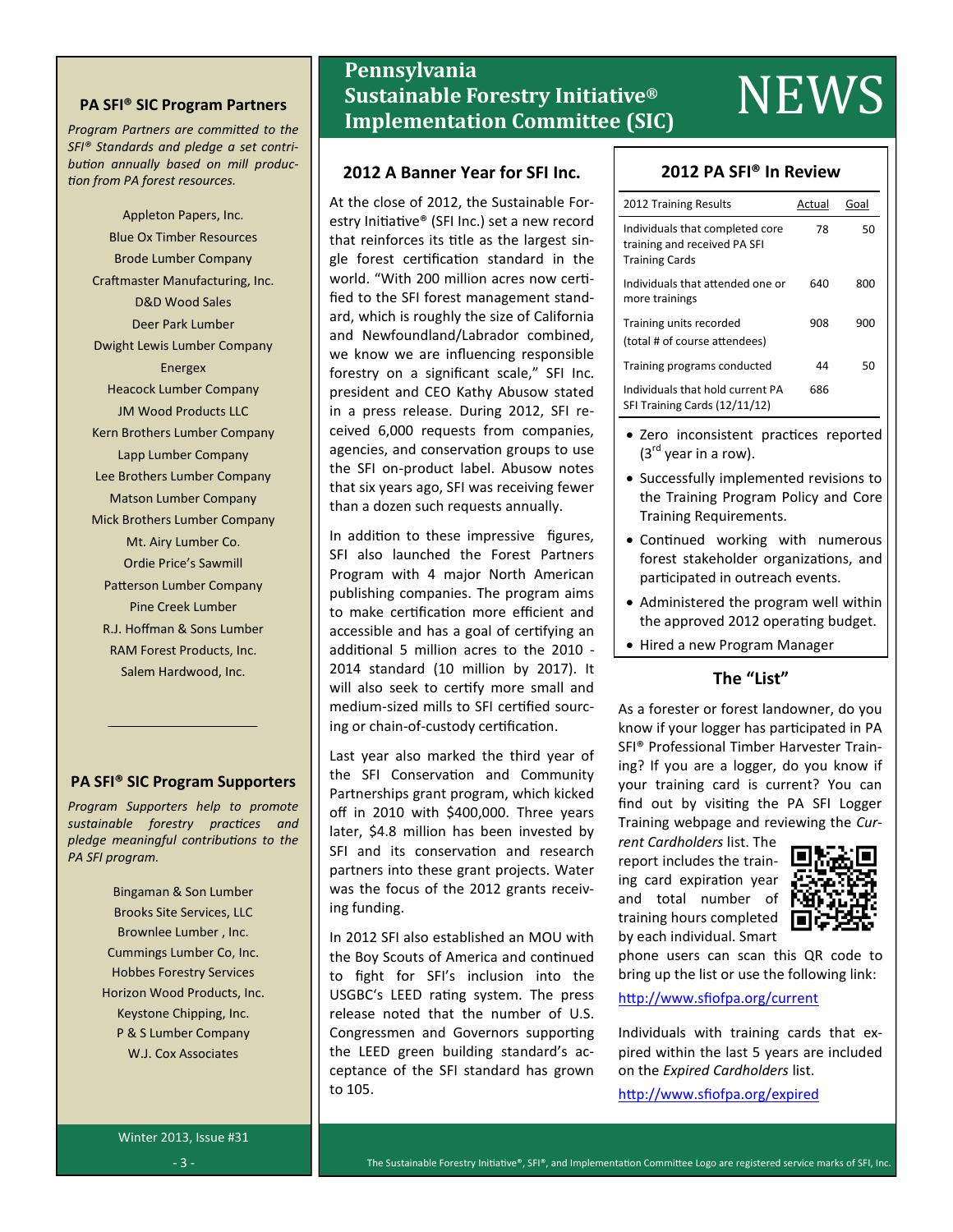

PA SFI® Implementation Committee

211 Barrington Lane

Bellefonte, Pennsylvania 16823

*The SFI® Program is a service of SFI, Inc.*

# **Pennsylvania Sustainable Forestry Initiative® Implementation Committee (SIC)** NEWS

## **Timber 2013 - June 7 & 8**

The Timber 2013 Forest Products Equipment and Technology Exposition will be held Friday June 7 & Saturday June 8 at the Ag Progress Days site near State College.

This biennial event is the largest forest product equipment show in the state, with up to 100 exhibitors expected. The show features in-the-woods equipment demonstrations, a skidder drive area, grinder & chippers demos, and educational workshops. Entertainment includes Penn State Woodsmen's Team and chainsaw carving.

Each day of the show, a PA SFI CE Update Course will be held providing one year of PA SFI continuing education credit. The course is free, but a \$20 administrative fee is required to register the credits. See the PA SFI 2013 Spring Training Form for course and registration details.

Timber 2013 is co-hosted by the Pennsylvania Forest Products Association and Penn State. Timber 2013 primary sponsors include AgChoice Farm Credit, Foster F. Wineland/John Deere, Keystone Wood Products Association, Pendu, and Taylor Machine Works Inc.

For more information visit the Timber 2013 website: <http://agsci.psu.edu/timber>

## **Additional Training Opportunities Available**

The PA SFI website has a new "blog" that advertises Continuing Education (C.E.) opportunities that are available outside the PA SFI program. The blog lists trainings in chronological order and can be searched by region to help individuals find local training events. There is even a "How To" page for folks that are unfamiliar with internet blogs. The blog can be found through the "Logger Training" page on the PA SFI website, or by visiting [www.sfiofpa.blogspot.com.](http://www.sfiofpa.blogspot.com)

This new service is intended to help timber harvesters find additional C.E. opportunities, and to assist various organizations interested in advertising their trainings to the logging community. Each training listed on the blog has been approved for some number of C.E. credits and information on how to apply for those credits is included. Individuals who are interested in advertising their training event on the blog should contact the PA SFI office.

Winter 2013, Issue #31  $- 4 -$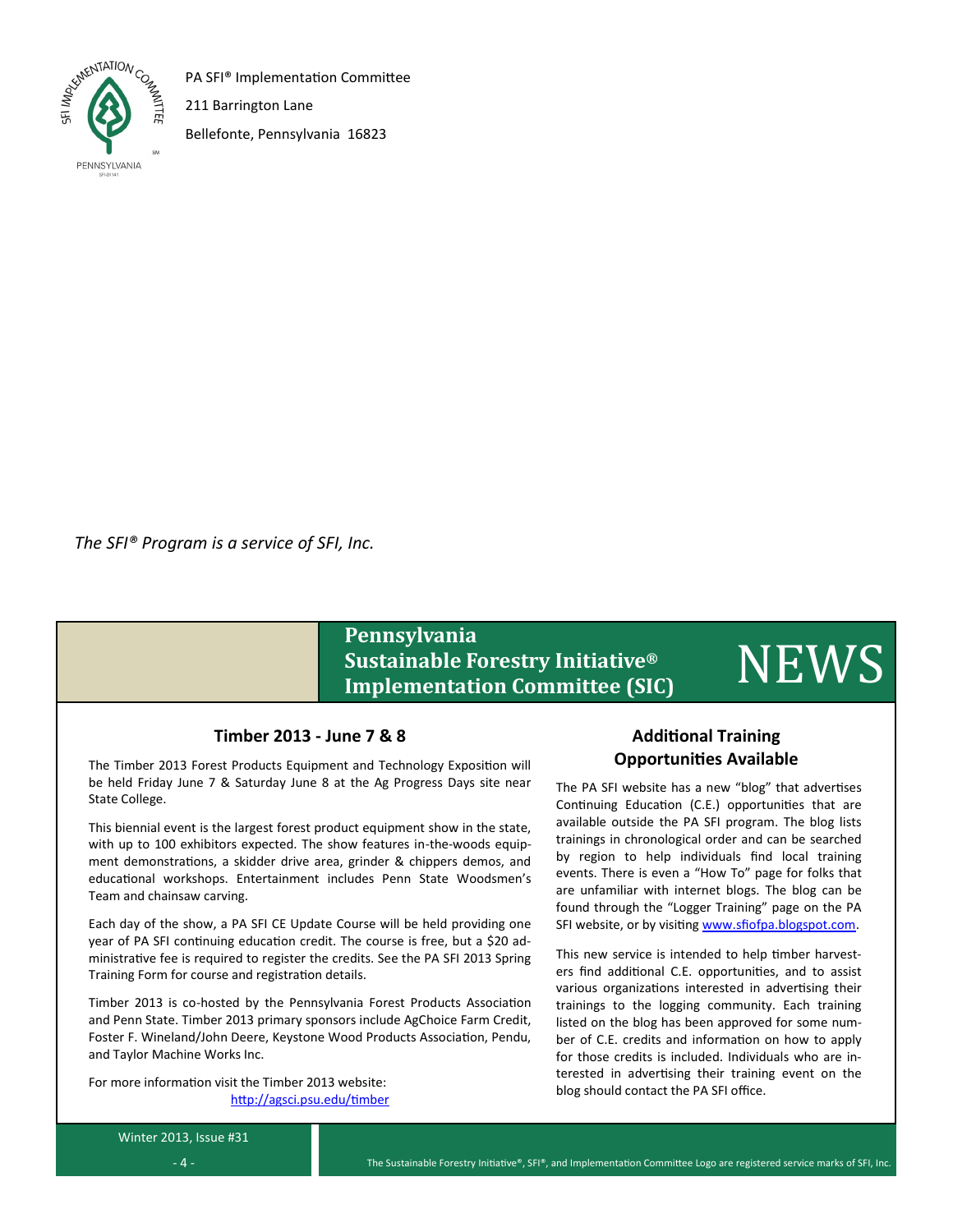

# **Pennsylvania Sustainable Forestry Initiative®**

**Professional Timber Harvester Training Program**

## **2013 Spring Training Schedule**

### *To avoid course cancellations, pre-registration and payment for all classes is required by the registration deadline.*

### **CORE TRAINING :**

Individuals must complete *Professional Timber Harvesting Essentials*, Game of Logging - Level 1, and provide proof of current First Aid/CPR certification within a 2-year period to receive a PA SFI<sup>®</sup> Training Card. See the complete PA SFI<sup>®</sup> Training Program Policy at www.sfiofpa.org.

| <b>Course Date</b> | Time      | <b>Course Name (Course Descriptions on Registration form)</b>                                                                                                           | Location             | Cost         | <b>Register By</b>     |
|--------------------|-----------|-------------------------------------------------------------------------------------------------------------------------------------------------------------------------|----------------------|--------------|------------------------|
| 03/19/13 Tues      | 9:00 a.m. | Basic First Aid and Adult CPR (4 hours)                                                                                                                                 | Johnsonburg          | \$<br>65.00  | March 12th             |
| 03/23/13 Sat       | 8:00 a.m. | Game of Logging - Level 1 (8 hours)                                                                                                                                     | <b>Brickerville</b>  | \$.<br>90.00 | March 16 <sup>th</sup> |
| 03/26/13 Tues      | 8:00 a.m. | Basic First Aid and Adult CPR (4 hours)                                                                                                                                 | Williamsport         | S<br>90.00   | March 19 <sup>th</sup> |
| 03/27/13 Wed       | 8:00 a.m. | Professional Timber Harvesting Essentials (8 hours)                                                                                                                     | Penfield             | \$.<br>85.00 | March 20th             |
| 03/28/13 Thurs     | 8:00 a.m. | Game of Logging - Level 1 (8 hours)                                                                                                                                     | Penfield             | \$.<br>90.00 | March 21 <sup>st</sup> |
| 04/03/13 Wed       | 8:00 a.m. | Game of Logging - Level 1 (8 hours)                                                                                                                                     | Swiftwater           | \$<br>90.00  | March 27 <sup>th</sup> |
| 04/04/13 Thurs     | 8:00 a.m. | Professional Timber Harvesting Essentials (8 hours)                                                                                                                     | Swiftwater           | \$<br>85.00  | March 28 <sup>th</sup> |
| 04/05/13 Fri       | 8:00 a.m. | Basic First Aid and Adult CPR (4 hours)                                                                                                                                 | Swiftwater           | \$<br>65.00  | March 29 <sup>th</sup> |
| 04/10/13 Wed       | 8:00 a.m. | Professional Timber Harvesting Essentials (8 hours)                                                                                                                     | Emporium             | \$.<br>85.00 | April 3 <sup>rd</sup>  |
| 04/11/13 Thurs     | 8:00 a.m. | Game of Logging - Level 1 (8 hours)                                                                                                                                     | Emporium             | \$<br>90.00  | April 4 <sup>th</sup>  |
| 04/23/13 Tues      | 9:00 a.m. | Basic First Aid and Adult CPR (4 hours)                                                                                                                                 | Johnsonburg          | \$<br>65.00  | April 16 <sup>th</sup> |
| 04/24/13 Wed       | 8:00 a.m. | Professional Timber Harvesting Essentials (8 hours)                                                                                                                     | Jersey Shore         | \$<br>85.00  | April 17 <sup>th</sup> |
| 05/07/13 Tues      | 8:00 a.m. | Game of Logging - Level 1 (8 hours)                                                                                                                                     | <b>Warriors Mark</b> | \$.<br>90.00 | April 30 <sup>th</sup> |
| 05/08/13 Wed       | 8:00 a.m. | Professional Timber Harvesting Essentials (8 hours)                                                                                                                     | <b>Warriors Mark</b> | \$.<br>85.00 | May 1 <sup>st</sup>    |
| 05/09/13 Thurs     | 8:00 a.m. | Basic First Aid and Adult CPR (4 hours)                                                                                                                                 | <b>Warriors Mark</b> | \$<br>65.00  | May $2^{nd}$           |
| All Voor           |           | <b>Basic First Aid &amp; Adult CPP</b> can be taken locally through the Red Crees. Visit www.redecese.org or call your local effice for class listings and to register. |                      |              |                        |

**All Year** Basic First Aid & Adult CPR can be taken locally through the Red Cross. Visit www.redcross.org or call your local office for class listings and to register.

 **Individuals insured through Eastern Forestry Insurance Group can have the \$90 registration fee for GOL classes paid by WJ Cox Insurance. Please submit proof of insurance with your registration form. Northern Tier Hardwood Association Members can apply for a 50% reimbursement of registration costs after completing courses. Contact NTHA at 570-265-7753.** 

### **CONTINUING EDUCATION TRAINING :**

**One (1) year of CE credit is given for each four (4) hours of training**. See the complete PA SFI® Training Program Policy at www.sfiofpa.org.

≻ If you have or have had a valid PA SF<sup>®</sup> Training Card <u>in the last 5 years</u>, **you can attend a Professional Timber Harvesting Essentials class for CE Credit** (see Core training schedule above).<br>≻ If you have **not** take

| <b>Course Date</b> | Time      | <b>Course Name</b> (Course Descriptions on Registration form) | <b>Location</b>      | Cost         | <b>Register By</b>     |
|--------------------|-----------|---------------------------------------------------------------|----------------------|--------------|------------------------|
| 03/22/13 Fri       | 8:00 a.m. | Game of Logging - Level 2 (8 hours)                           | <b>Brickerville</b>  | \$<br>90.00  | March 15 <sup>th</sup> |
| 03/26/13 Tues      | 9:00 a.m. | Wildlife - Young Forest Initiative (4 hours)                  | <b>Drums</b>         | \$<br>75.00  | March 19 <sup>th</sup> |
| 03/29/13 Fri       | 8:00 a.m. | Game of Logging - Level 2 (8 hours)                           | Penfield             | \$<br>90.00  | March 22 <sup>nd</sup> |
| 04/02/13 Tues      | 3:00 p.m. | Kane Area Loggers Safety Meeting Course (4 hours)             | Johnsonburg          | \$.<br>20.00 | March 26 <sup>th</sup> |
| 04/11/13 Thurs     | 8:30 a.m. | Erosion & Sed. Control in a Forest Setting (8 hours)          | Port Allegany        | \$<br>20.00  | April 4 <sup>th</sup>  |
| 04/16/13 Tues      | 9:00 a.m. | Wildlife - Young Forest Initiative (4 hours)                  | Washingtonville      | \$<br>75.00  | April 9 <sup>th</sup>  |
| 04/26/13 Fri       | 8:00 a.m. | Game of Logging - Level 2 (8 hours)                           | Jersey Shore         | \$<br>90.00  | April 19 <sup>th</sup> |
| 04/30/13 Tues      | 8:00 a.m. | <b>Risk Management (4 hours)</b>                              | Laporte              | \$<br>50.00  | April 23 <sup>rd</sup> |
| 05/01/13 Wed       | 8:00a.m.  | <b>Risk Management (4 hours)</b>                              | Ebensburg            | \$<br>50.00  | April 24 <sup>th</sup> |
| 05/02/13 Thurs     | 8:00a.m.  | <b>Risk Management (4 hours)</b>                              | Clarion              | \$<br>50.00  | April 25 <sup>th</sup> |
| 05/07/13 Tues      | 9:00 a.m. | Wildlife - Young Forest Initiative (4 hours)                  | Howard               | \$<br>75.00  | April 30th             |
| 05/18/13 Sat       | 8:00 a.m. | Forest Management (8 hours)                                   | Huntingdon           | \$<br>75.00  | May 11 <sup>th</sup>   |
| 06/07/13 Fri       | 1:00 p.m. | 2013 CE Update (4 hours) - Timber 2013                        | Pennsylvania Furnace | \$.<br>20.00 | May 31 <sup>st</sup>   |
| 06/08/13 Sat       | 9:30 a.m. | 2013 CE Update (4 hours) - Timber 2013                        | Pennsylvania Furnace | \$.<br>20.00 | June 1 <sup>st</sup>   |

 **Individuals insured through Eastern Forestry Insurance Group can have the \$90 registration fee for GOL classes paid by WJ Cox Insurance. Please submit proof of insurance with your registration form. Northern Tier Hardwood Association Members can apply for a 50% reimbursement of registration costs after completing courses. Contact NTHA at 570-265-7753.** 

### **OTHER CONTINUING EDUCATION TRAINING : (visit http://sfiofpa.blogspot.com)**

The following events are organized by outside groups, and qualify for CE credit. Participants wanting CE credit must submit proof of course attendance and a check for \$20 made payable to PA SFI® SIC for administrative costs. Contact the course sponsor to register.

| <b>Course Date</b>  | Time                                                                                                                                                                                                                                                                                                     | <b>Course Name</b>                                                                                                                                                                 | Location | Cost | <b>Register By</b> |
|---------------------|----------------------------------------------------------------------------------------------------------------------------------------------------------------------------------------------------------------------------------------------------------------------------------------------------------|------------------------------------------------------------------------------------------------------------------------------------------------------------------------------------|----------|------|--------------------|
| 03/06/13 Wed        | ESM Dirt and Gravel Roads Workshop (8 hours) - Veterans Memorial, Port Allegany PA. \$15 registration. Contact McKean County Conservation District (814) 887-4001                                                                                                                                        |                                                                                                                                                                                    |          |      |                    |
| 03/13/13 Wed        | 19th Annual NE Regional Contractors & Engineers Workshop (4 hours) - Keystone College, La Plume PA. \$10 registration. Contact Wyoming County Conservation<br>District (570) 836-2589                                                                                                                    |                                                                                                                                                                                    |          |      |                    |
| 04/11/13 Thurs      | Roach Bauer Forestry Forum (1 hour): The Changing Direction of the Regional Forest Products Industry - Kane Country Club. 5:30 p.m. \$24 registration. Contact Ned<br>Karger: nkarger@collinsco.com, (814) 837-0121                                                                                      |                                                                                                                                                                                    |          |      |                    |
| 05/10/13 & 05/11/13 | 2013 Private Forest Landowners Conference: The Future of Penn's Woods - CE credits available for approved conference sessions. Blair County Convention Center,<br>Altoona PA. \$75 registration. Contact Allyson Muth, abm173@psu.edu (814) 865-3208 http://ecosystems.psu.edu/private-forest-conference |                                                                                                                                                                                    |          |      |                    |
| <b>All Year</b>     | Visit http://sfiofpa.blogspot.com/ for a list of non-SFI trainings that have been pre-approved for PA SFI CE credit.                                                                                                                                                                                     |                                                                                                                                                                                    |          |      |                    |
| All Year            |                                                                                                                                                                                                                                                                                                          | Visit http://extension.psu.edu/private-forests/events for various training opportunities or call your local PSU Ext. Office. Courses must be approved by PA SFI to receive credit. |          |      |                    |
| All Year            |                                                                                                                                                                                                                                                                                                          | Game of Logging Training - Contact Kevin Snyder Logging, Pleasantville, PA (814) 589-5231 for GOL training opportunities.                                                          |          |      |                    |
| All Year            |                                                                                                                                                                                                                                                                                                          | Visit http://rnrext.cas.psu.edu/PAForestWeb/ - PA Forest Web Seminars - Live Broadcasts only - Contact the PA SFI office for more details.                                         |          |      |                    |

**Northern Tier Hardwood Association Members can apply for a 50% reimbursement of registration costs after completing courses. Contact NTHA at 570-265-7753.**

## . Visit <u>www.sfiofpa.org</u> for the most current training schedule. Programs may be added or cancelled at any time<br>For additional Information, please contact PA SFI® at: (814) 355-1010, or Toll Free (888) 734-9366, <u>pasfi@sf</u>

Pennsylvania Sustainable Forestry Initiative®

211 Barrington Lane, Bellefonte, PA 16823

Phone: (814) 355-1010 / Toll Free: (888) 734-9366 / Fax: (814) 355-1022

Email: pasfi@sfiofpa.org / www.sfiofpa.org